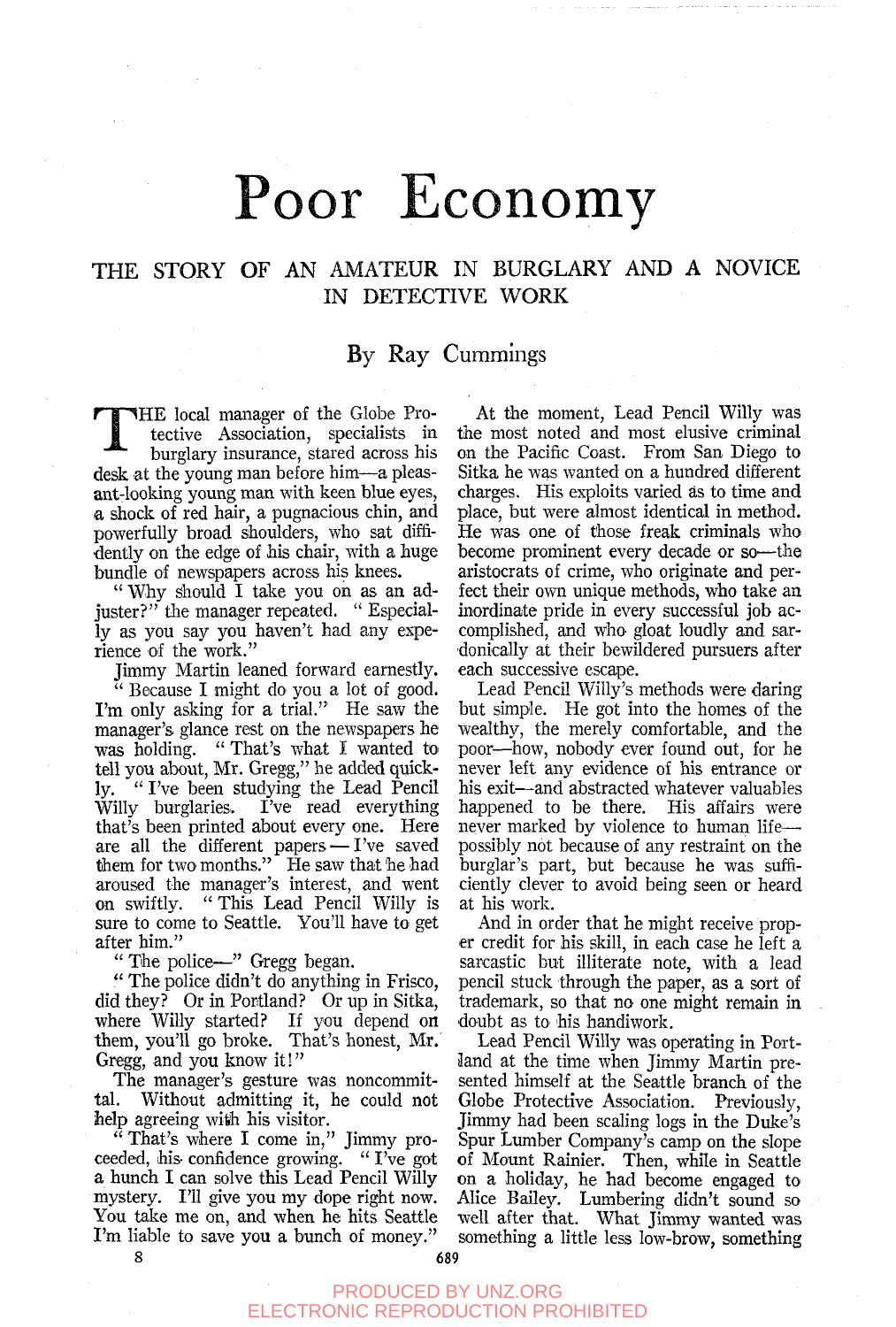with more of a future, and, above all, something that would keep him in Seattle.

The Lead Pencil Willy mystery had fascinated Jimmy. One evening, while he was talking to Alice most despondently about his lack of business prospects, which promised to delay their wedding indefinitely, he suddenly hit upon an idea that seemed like a possible explanation of these burglaries about which the whole Pacific Coast was speculating.

Jimmy told bis theory to Alice. The next morning he told it to the Globe's manager. On the following Monday he went on the company's pay roll, praying in his heart that Lead Pencil Willy would come to Seattle soon.

#### II

THE Parsons affair developed late on Thursday afternoon. Jimmy happened to be in the manager's office when the telephone call from old Jonathan Parsons came in. It *was* a Lead Pencil Willy burglary!

Jimmy sat there with his heart thumping wildly, while Gregg shot staccato questions over the wire and made a few penciled notations of the answers.

" Our man will come right up," he stated in conclusion. " Leave everything just as it is."

" Has he notified headquarters?" Jimmy put in eagerly. " Tell him not to, until I •get there."

" Hasn't done a thing but phone us," said Gregg, as he hung up the receiver. "It's Lead Pencil Willy all right—at Jonathan Parsons's! Great Scott!" Gregg mopped his forehead, and gazed anxiously at his youthful adjuster. " I hope I'm not a fool to trust you with this, Martin," he added.

" You're not," said Jimmy, rising briskly to his feet. " I'll get right up there."

" Wait a minute," his boss commanded. " You've heard about old man Parsons?"

Jimmy had. He knew a good deal about Jonathan Parsons, just as practically every one did who lived in Seattle and read the newspapers.

Skinflint Parsons, as he was frequently called, was an aged bachelor, popularly supposed to be inordinately wealthy, who lived in a comparatively modest home on Queen Anne Hill. He was credited with being the meanest and most parsimonious man on the Pacific Coast. He was not a miser, but merely a maniac on economy. He would buy an automobile in the morning, and in

the afternoon he would deplore the fact that he could not sell his newspaper back to a newsboy after he had read it. He would spend a dollar in gasoline driving about town in search of a cigar store, in order that he might save ten cents on a box of cigars.

His fetish, in short, was the greatness of little things. He worshiped, not the almighty dollar, but the almighty penny.

All this Jimmy Martin knew. He knew also that if old Jonathan Parsons had been robbed by Lead Pencil Willy, it was likely to cost the Globe Protective Association a good deal of money. He was not surprised at Gregg's perturbation.

" Sure I know Skinflint Parsons," Jimmy " Has he got much of a burglary policy?"

" Ten thousand dollars," Gregg answered dismally.

Jimmy whistled in dismay, but his heart beat exultantly. Ten thousand dollars! He *must* succeed on this case. His job would be made permanent. He would be famous all up and down the coast, for the Lead Pencil Willy robberies had the smartest of them guessing. His salary would be raised. Alice and he could—

" Sit down a minute," said Gregg. " Here's what he says."

#### Ill

JIMMY MARTIN approached the residence of Jonathan Parsons, on Queen Anne Hill, with an outward show of a confidence that he was far from feeling. He had elected to play the part of superdetective if Lead Pencil Willy should come to Seattle. Lead Pencil Willy had arrived. The police had not yet been notified. He—Jimmy Martin —was first on the ground. It was up to him to make good.

He rang the front doorbell. Jonathan Parsons answered it promptly and in person. Jimmy had never seen old Mr. Parsons before, except at a distance. He found him small and wizen, with a stringy neck like a chicken, and beady little eyes that bored into one.

" You from the Globe people? Come right in."

The old man's voice was thin, raspy, and querulous. He turned and led the way into a dim living room. As he shuffled along the hall, Jimmy noted that he wore a shiny black silk coat, old trousers, and carpet slippers.

In the living room Jimmy sat down on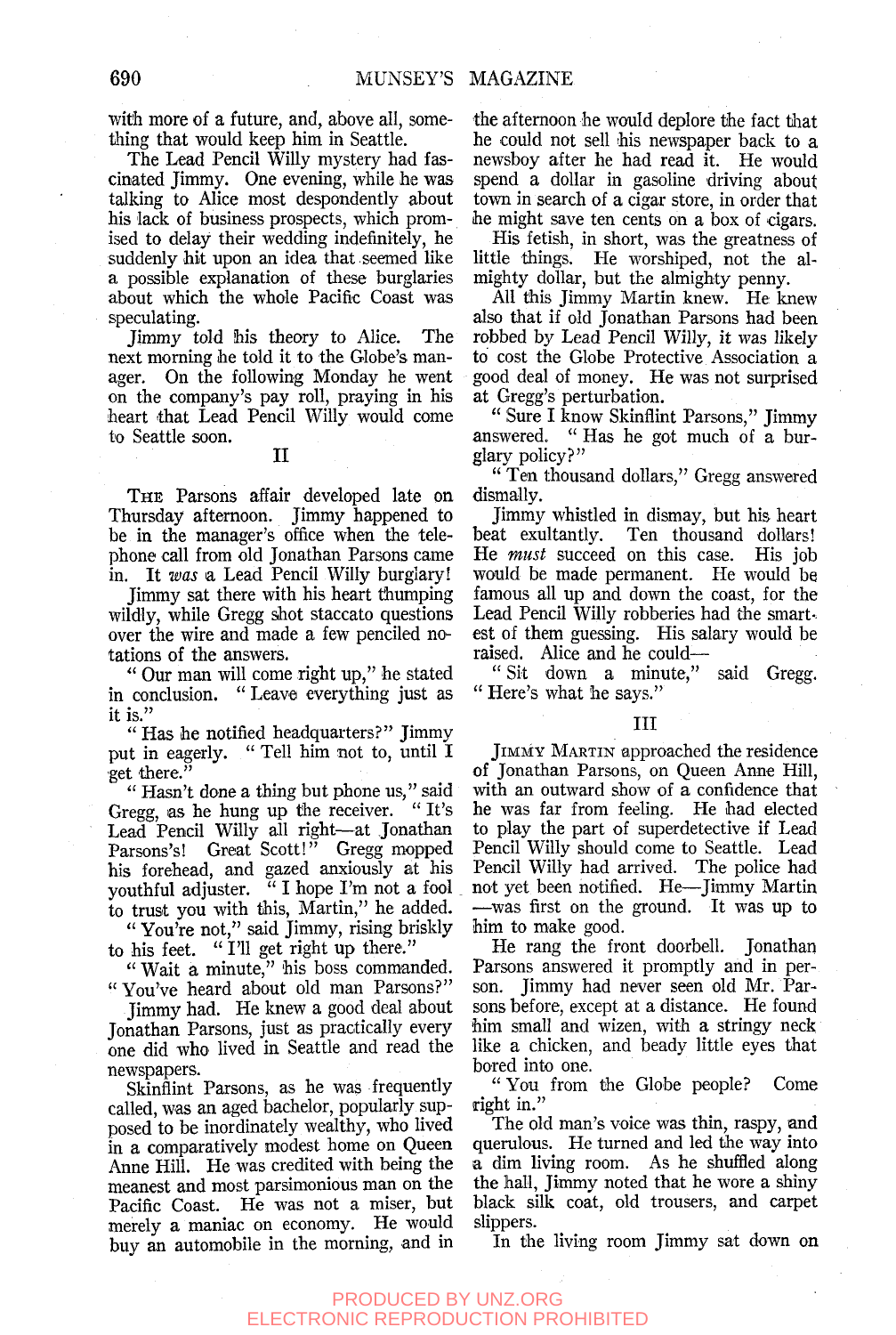the chair ithat Mr. Parsons indicated. The room was gloomy in the twilight.

" How about turning on a little light?" Jimmy suggested.

He could see the old man hesitating, as if it hurt him to begin consuming electricity a moment before it was absolutely necessary. Then, grudgingly, Mr. Parsons switched on the center electrolier.

The room was an average room, Jimmy thought—^nothing remarkable about it in any way, except its complete lack of everything that creates an atmosphere of home. " Can I smoke?" Jimmy asked.

He saw that Mr. Parsons was waiting for him to take the initiative, and he was a little at a loss how to begin. He also saw a cigar projecting from the pocket of the old man's jacket. He eyed it for an instant, and then pulled a cigarette from his own pocket and lighted it.

" Tell me all about it," he said cheerfully. " Nothing much to tell," said Jonathan Parsons. "I came downstairs this afternoon about four o'clock. Been home all day. Had lunch in the dining room about twelve. Never heard a sound in the house all afternoon. Found things just like they are now. Take a look around—I haven't touched a thing."

Jimmy rose to his feet with alacrity. The first thing he saw, lying on a little side table by the huge French windows, was an old half sheet of note paper, scrawled with penciled words, and with a miserable little stub of lead pencil stuck through it.

" That's the first thing  $I$  saw," said old man Parsons. " It was lying right there. Read it."

Jimmy picked it up, holding it carefully so that the pencil would not fall out. This is what he read:

Yous is too easy. Much obleiged. See yous again later.

LEAD PENCIL WILLY.

The words were so wretchedly scrawled that there was no character in the handwriting—^a characteristic of most of the Lead Pencil Willy letters, Jimmy remembered. He laid the note back on the table without comment.

" What was stolen?" he asked.

Old Mr. Parsons drew a long sheet of paper from his pocket.

" I've got it all here—everything that's missing. Made the list while  $\tilde{I}$  was waiting for you."

Jimmy saw it was a long list—silverware, mostly—with the value set beside each item. At the bottom was the total—six thousand two hundred and four dollars.

Jimmy waved it aside.

 $\cdot$  Let me look the place over first," he suggested.

All the stolen articles had been taken from the dining room and the butler's pantry. Jimmy made a tour of inspection of the entire lower floor of the house—living room, dining room, butler's pantry, and kitchen.

It was the chilly weather of late fall; every window on the floor was closed and locked on the inside. There were only three exterior doors—^that to the front porch, the kitchen back door, and the one leading down into the cellar. All were locked on ithe inside; and, so far as Jimmy could determine, none had been tampered with.

" Everything was just like this?" he asked.

" Yes," said Mr. Parsons. " I don't see how he could have got in or out. You can't get up to the roof and down without a ladder. He certainly isn't in the house now. I've been all over it."

The living room and the kitchen were in excellent order, the dining room and the butler's pantry in thorough confusion. Drawers were pulled out, and their linen contents strewn about. A huge mahogany highboy in the dining room was stripped of the silver which, old Mr. Parsons explained, always stood upon it. In the butler's pantry the elaborate mahogany silver chest stood with its drawers open and empty. One or two heavy silver spoons lay on the floor, as if the intruder, in his haste, had neglected to gather them up. In both rooms there were stray articles of silver lying about, neglected either because of Lead Pencil Willy's lack of time, or because of his discrimination as to value.

A truly extraordinary number of heavy articles had been taken—in broad daylight, without noise, and with no determinable means of the intruder's entrance or exit. It was a typical Lead Pencil Willy job.

THEY were back in the living room.

" Sit down," said Jimmy. "I've got a few questions to ask."

He rather thought he sounded like an experienced detective, though he was far from feeling like one.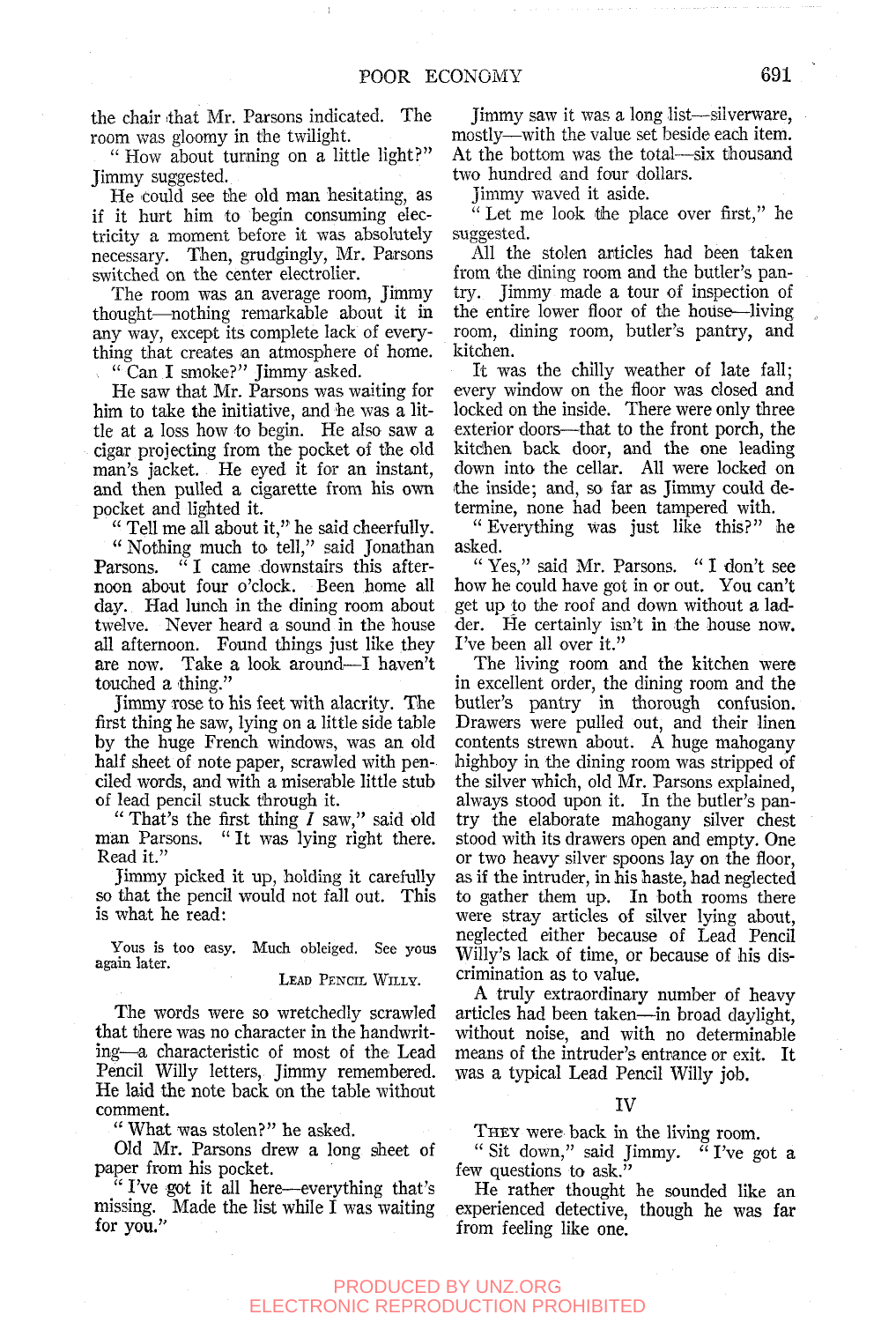Old Mr. Parsons sat down—a bit impatiently, Jimmy thought. Obviously he considered that he had done his part, and all he wanted now was to collect his insurance as speedily as possible.

" You don't live here alone?" Jimmy began.

 $\frac{\pi}{10}$  No." answered the old man. "Mrs. Briggs is my housekeeper."

He smiled at Jimmy, evidently trying to be as pleasant as he could about *the* whole affair.

" Was she home to-day?"

" Yes. She's home now. Finished up after lunch and went to her room on the third floor. Been sewing all afternoon. She's up there now."

" She knows about the robbery?"

Jimmy felt that this was a somewhat inane question, but he let it go.

" I brought her down as soon as I discovered it." Mr. Parsons waved his hand expressively. " Women are all fools. She went into hysterics—as if I blamed *her!* I didn't—she's been with me for nearly twenty-seven years."

Jimmy nodded.

" Everything was all right when she went upstairs after lunch?"

" Yes, certainly."

"What time was that?"

*"* Two o'clock—about."

" She didn't hear anything during the afternoon?"

" How could she?" demanded Mr. Parsons. " She was on the third floor. I " She was on the third floor. I could hear her sewing machine going. There wasn't a sound down here."

" Let me talk to her," said Jimmy, feeling more hopeless the further he progressed. " Ask her down, will you? Oh, just a minute," he added, as the old man went to the door. "How about headquarters? The door. "How about headquarters? police—have you phoned them yet?"<br>"The police? No. I haven't. Why

"The police? No, I haven't. should I? All I want is my insurance some of the money back that I've been wasting all my life. This darned thing is trouble enough without calling in the police. Publicity—rotten newspaper trash— I've had enough of that in my life! Police —bah!"

He spoke with such vehemence that Jimmy laughed.

" All right- $-don$ 't get excited; but when I've got through, we'll have to call them, you know. They'll want to get after Lead Pencil Willy, even if you don't."

Jimmy's interview with the elderly Mrs. Briggs was entirely unproductive. She was almost incoherent with excitement and protestations of innocence. She had nothing to add to the facts as her employer had presented them, and Jimmy, convinced that she was speaking the truth, dismissed her as soon as possible.

" When do I get paid for the loss?" old Mr. Parsons demanded, when they were again alone.

" Sit down," said Jimmy. " Let's talk some more."

He hadn't the faintest idea what he could talk about, but somehow he couldn't bring himself to telephone to the police—to admit failure!

The Lead Pencil Willy note was still lying on the table beside him. He picked it up absently, and the little stub of pencil fell out and dropped to the floor. Old Mr. Parsons stooped and handed it back to him.

" Thanks, $\hat{v}$  said Jimmy.

He took the pencil. It was hardly more than two inches long, but the last letters of the maker's name, and the grade—No. 3 —still remained in silver letters.

Jimmy's eyes went to the few scrawled words that the robber had written; and then, with his heart thumping in his throat so that it almost choked him, an idea came. He saw daylight!

His first instinct was to smoke, in order to hide his excitement. The cigar was still projecting from the old man's upper coat pocket. Jimmy eyed it.

" Haven't got a cigar, have you?" he asked casually. "I just smoked my last cigarette."

Reluctantly, as if his soul was torn with anguish, old Mr. Parsons, still determined to be pleasant, handed over the cigar. There was a lead pencil projecting from the same pocket.

" Lend me that pencil too, will you?" Jimmy requested. " Don't want to use this one "—indicating Lead Pencil Willy's little stub. " It might be needed as evidence, you know."

He took the pencil. It was a long, new one, freshly sharpened. With total disregard for the sanctity of the Lead Pencil Willy note *as,* evidence, Jimmy turned the paper over and scrawled a few words on its back with the borrowed pencil.

"Mr. Parsons!" he said. He tried to keep his voice level, but there was an exultant note in it, and his pugnacious jaw